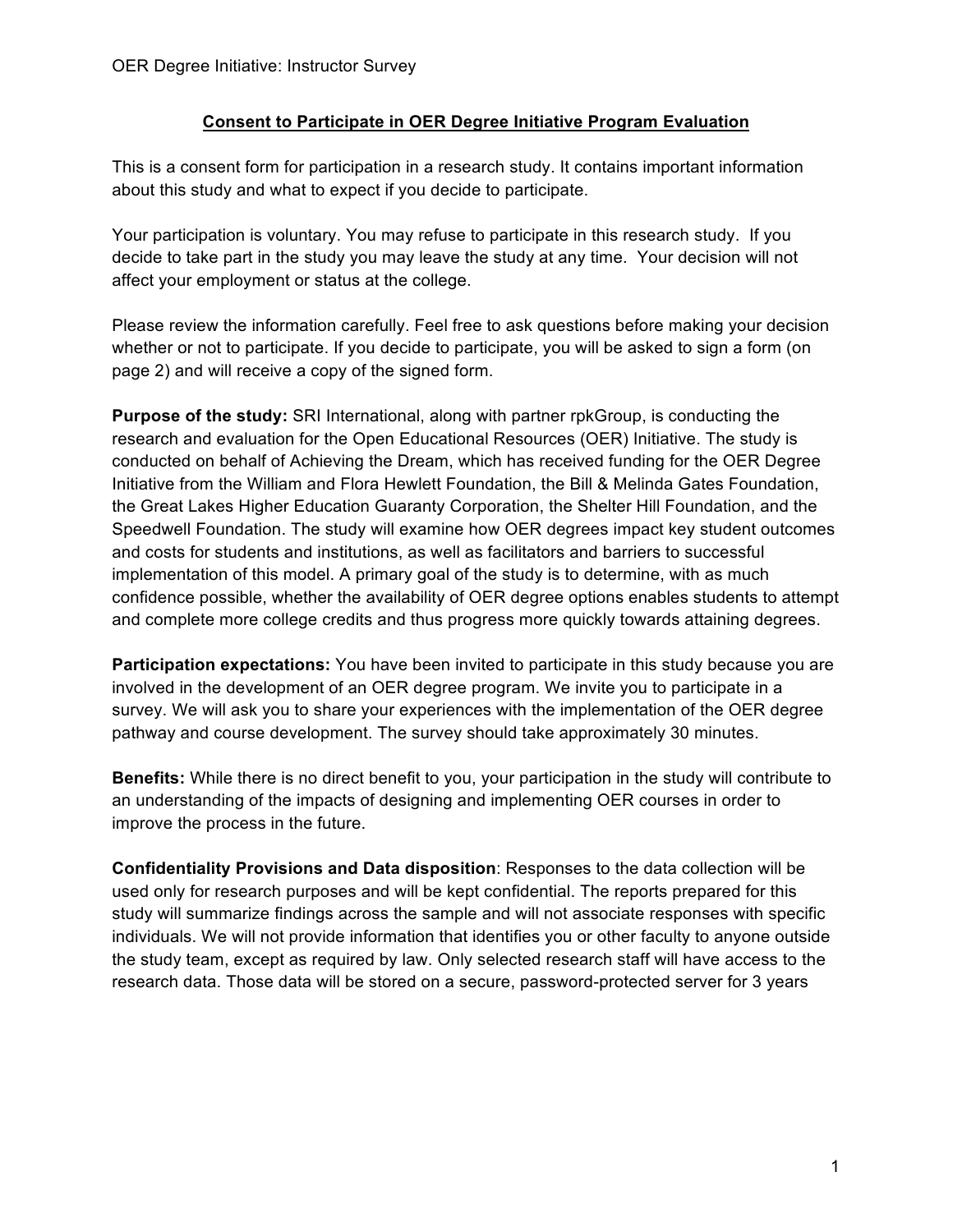and then de-identified and archived with the Inter-University Consortium for Political and Social Research (ICPSR), a data repository for social and behavioral science research.

**Participation is Voluntary:** Consent to participating in the survey is entirely voluntary. You may at any time refuse to answer a question or stop participation. This will have no influence on you, or your relationship with the institution, the product vendor, or SRI.

**Risks and Discomfort**: The risks of participation in this activity are extremely low. Your confidentiality is essential to our research process, and all information from the interview will be kept private. We will never release the name of any individual in reports of findings.

For additional information about the study, please contact Rebecca Griffiths, by phone at 703- 247-8517 or by email at rebecca.griffiths@sri.com. Additional inquiries may be addressed to the IRB by email at IRB@sri.com, or by phone 650-859-4022 (Refer to IRB File #1665).

## RESEARCH CONSENT

I have read this form and I am aware that I am being asked to participate in a research study. I have had the opportunity to ask questions and have had them answered to my satisfaction. I voluntarily agree to participate in this study. I understand that I am not giving up any legal rights by selecting "Yes" below. I certify that I am 18 or more years old.

O Yes

O No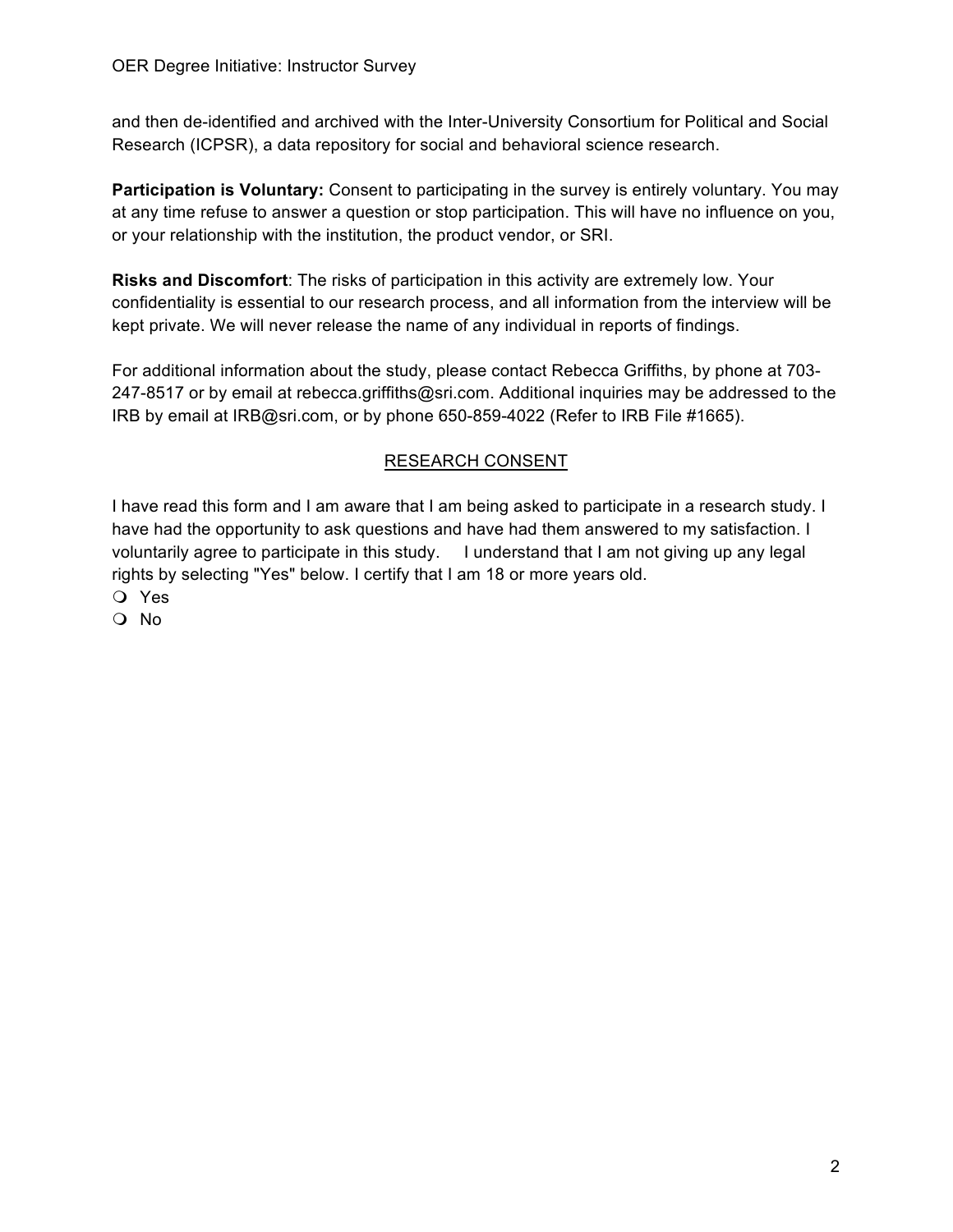**DIRECTIONS:** You may move back and forth within the survey to review or edit your answers by using the "Back" and "Next" buttons at the bottom of the page. Do not use the "Back" button on your web browser or your answers may be lost.

If you are unable to complete the survey in one sitting, you can re-use the link embedded in the email invitation to return to the survey and pick up where you left off.

Please remember to click "Submit" on the final page of the survey to save and submit your answers. Once you hit "Submit," you will not be able to return to the survey. Because this survey uses skip patterns to navigate (depending on your answers some questions may be skipped), it is important that you answer all questions shown. Please give us your best judgments and estimates based on your experiences when asked. We appreciate your time, expertise, and thoughtfulness. Thank you.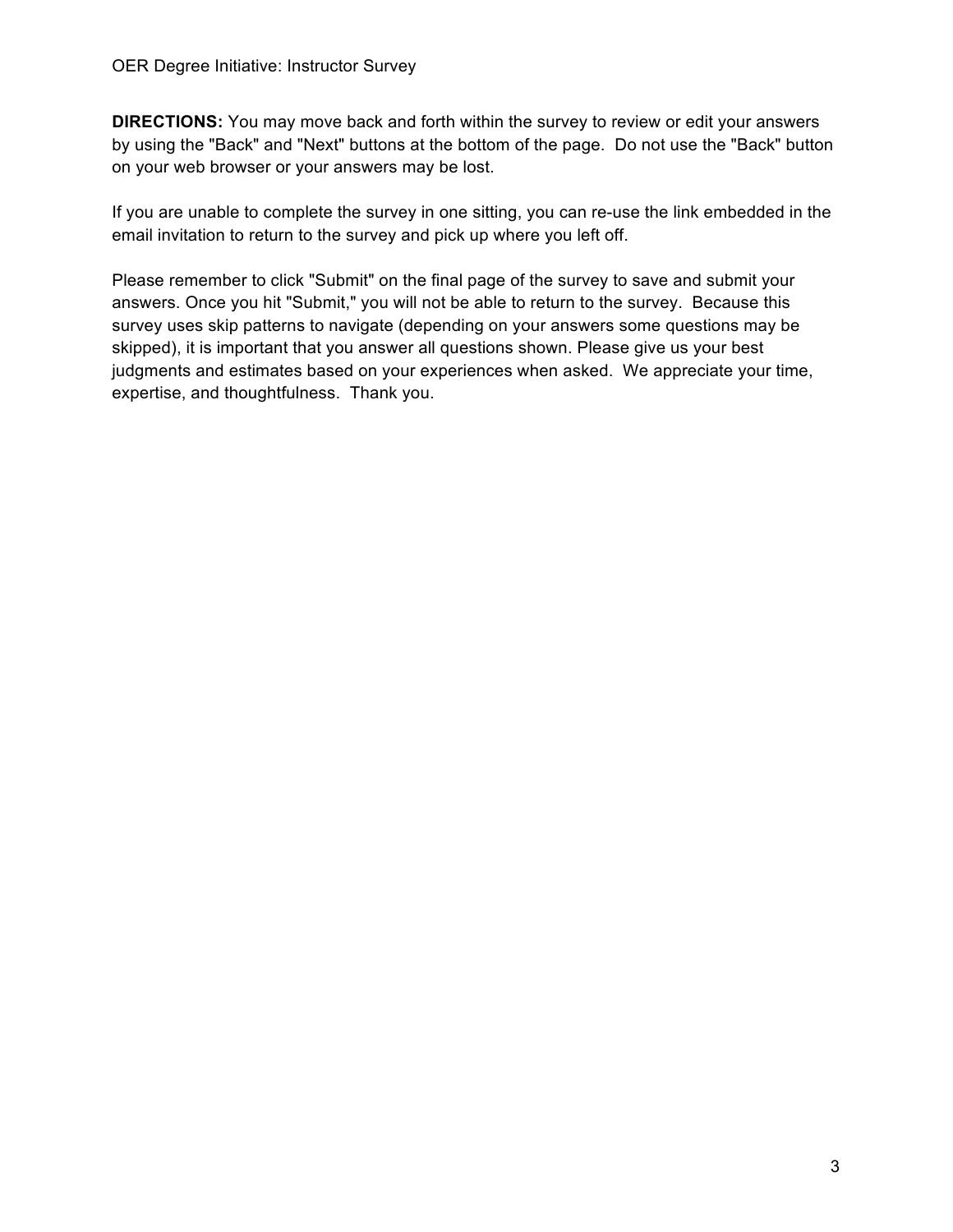How did you first learn about the OER degree initiative? (select the best answer)

- $\bigcirc$  Formal announcement in a group meeting (e.g. staff meeting)
- $\bigcirc$  I was recruited personally (e.g. in an individual meeting or phone call)
- $\bigcirc$  Informally through word-of-mouth
- O Email announcement
- $\bigcirc$  Institution website
- O Other (please describe):  $\overline{a}$

What is your role in the OER Degree Initiative? (check all that apply)

- D Developing OER course(s)
- $\Box$  Teaching OER course(s)
- $\Box$  Providing assistance to other instructors who are developing OER courses
- $\Box$  Recruiting faculty to participate in the OER Degree Initiative
- $\Box$  Coordinating the development of the OER degree pathway
- $\Box$  Participating on a leadership team for the OER Degree Initiative
- $\Box$  Delivering training to other instructors
- $\Box$  Not applicable
- **Q** Other (please describe):

To what extent did the following factors influence your decision to participate in the OER degree initiative? (select one answer for each row)

|                                                                            | <b>No</b><br>Influence | Some<br>Influence | Strong<br>Influence |
|----------------------------------------------------------------------------|------------------------|-------------------|---------------------|
| Personal interest/self-motivation                                          | Ω                      |                   | Ω                   |
| Recommended by colleague(s) in my department                               | O                      | ∩                 | Ω                   |
| Recommended by colleague(s) at my institution in a<br>different department | ∩                      |                   |                     |
| Recommended by faculty at other institutions                               | O                      | ∩                 | ∩                   |
| Learned about OER at a conference                                          | ∩                      |                   | ∩                   |
| Encouraged by department chair/administrator(s) at my<br>institution       | ∩                      |                   |                     |
| Offered a stipend                                                          | ∩                      | ∩                 | ∩                   |
| Offered another incentive (please specify):                                | ∩                      |                   |                     |
| Other                                                                      | O                      |                   |                     |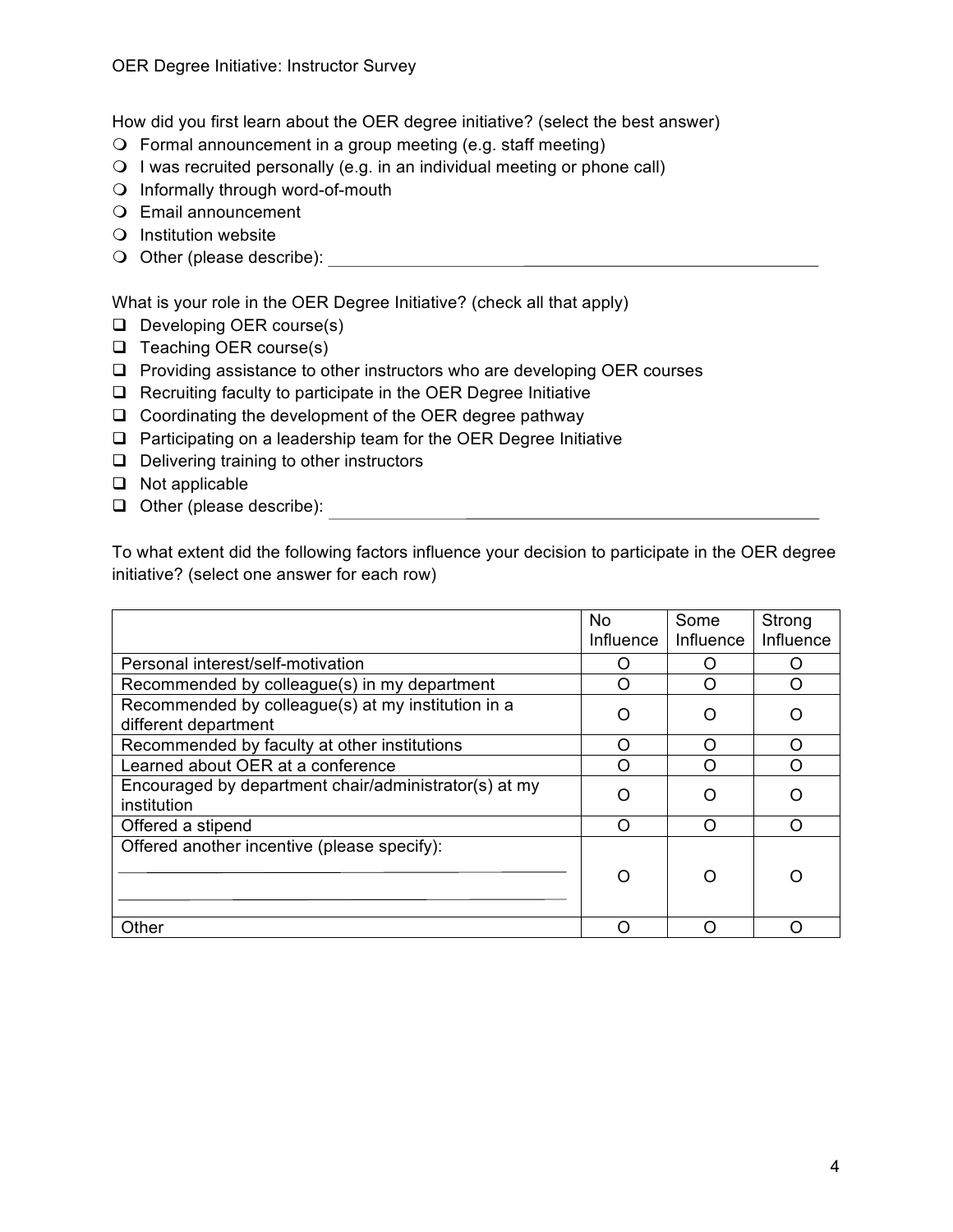Have you ever taught a fully online or hybrid (mix of online and face-to-face instruction) course? (select one)

- $\bigcirc$  Taught online course(s)
- $\bigcirc$  Taught hybrid course(s)
- $\bigcirc$  Taught both online and hybrid courses
- $\Omega$  Never taught online or hybrid course(s)

How comfortable are you with using online resources in lieu of physical texts for course materials? (select one)

- $\bigcirc$  Not at all comfortable
- $\bigcirc$  Somewhat uncomfortable
- $\Omega$  Neutral
- $\bigcirc$  Somewhat comfortable
- $\bigcirc$  Very comfortable

When selecting required course materials, how important are the following in your selection? (select one answer for each row)

|                                           | <b>Not</b> | Somewhat  | Important | Very      |
|-------------------------------------------|------------|-----------|-----------|-----------|
|                                           | important  | important |           | important |
| Quality of materials                      |            |           |           |           |
| Cost to the student                       |            |           | ∩         |           |
| Easy to find                              |            |           |           |           |
| Comprehensive content and activities      |            |           |           |           |
| Works with my institution's learning      |            |           |           |           |
| management system (e.g., Canvas,          |            |           |           |           |
| Blackboard)                               |            |           |           |           |
| Recommended by other faculty members      |            | ∩         | ∩         | ()        |
| Adaptable/editable                        |            |           |           |           |
| Familiarity with brand/publisher          |            |           |           |           |
| Includes test banks                       |            |           | ( )       |           |
| Includes supplemental instructor material |            |           |           |           |

Which of the following practices have you engaged in over the past 2 years? (select all that apply)

- $\Box$  Collaborated with a colleague(s) to develop a course
- $\Box$  Co-taught a course
- $\Box$  Reviewed a course that was developed by a peer
- $\Box$  Had a course that you developed reviewed by a peer
- $\Box$  None of the above

Please select the response that best describes your experience with OER courses: \*

- $\bigcirc$  I have developed and/or taught OER course(s) before this academic year
- $\Omega$  I am developing and/or teaching OER course(s) for the first time
- O I have not yet started developing or teaching an OER course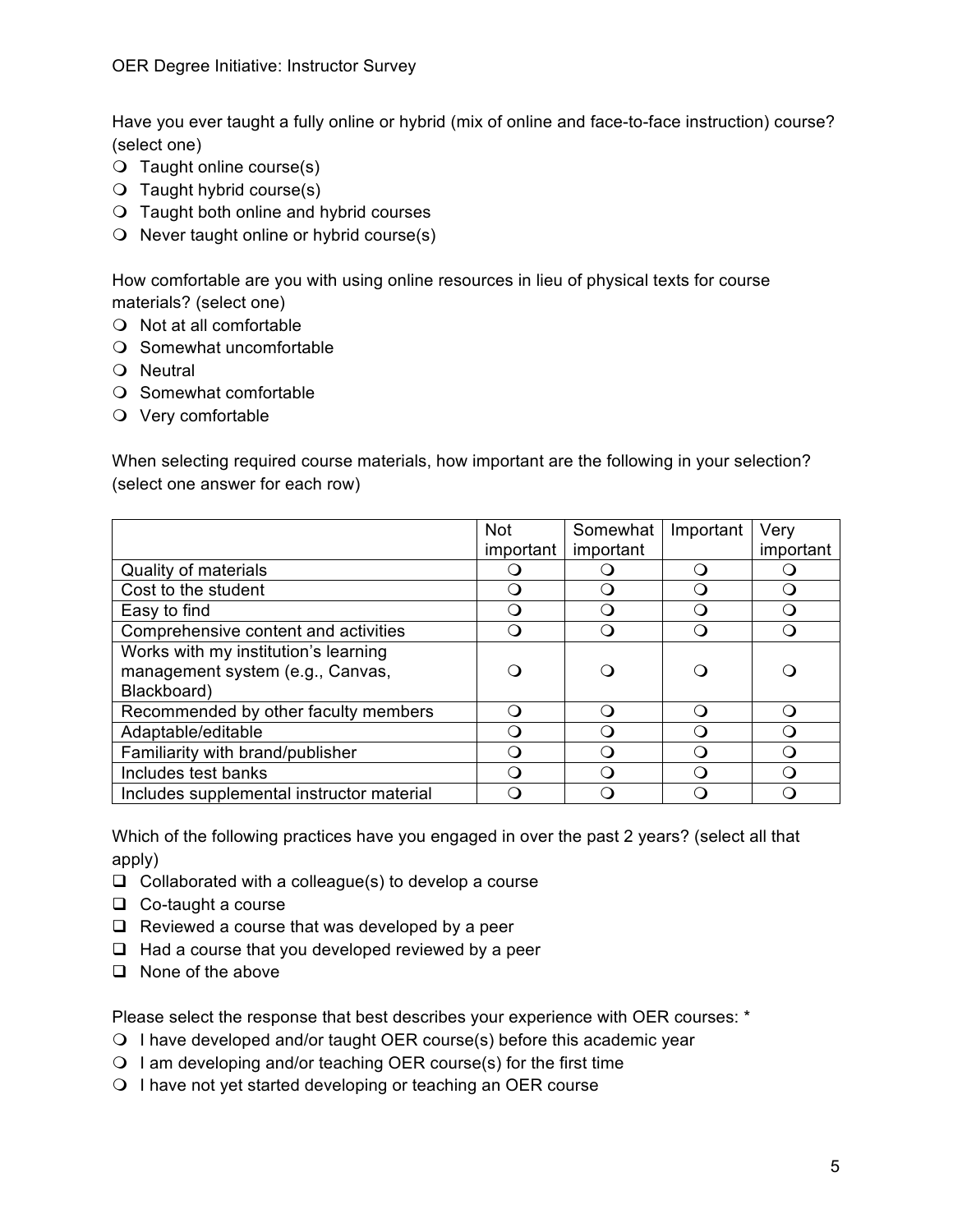What type of OER course are you developing or teaching? (If you are involved with more than one OER course, please select the largest enrollment course)

- $\Omega$  Introductory level / gateway course
- $\bigcirc$  Upper level course
- $\bigcirc$  Developmental / non-credit bearing course
- O Other:

What is your role in selecting the required materials for this course? (select one)

- $\bigcirc$  I am solely responsible for the selection
- $\Omega$  I lead a group that makes the selection
- $\Omega$  I am a member of a group that makes the selection
- $\bigcirc$  I influence the selection, but do not have the final say
- $\bigcirc$  Others make the selection, I have no role
- O Other:

In your experience developing a new course or adapting an existing course, does using OER take more or less time than using traditional instructional materials? (select one)

- $\bigcirc$  Much more time (twice as much more)
- $\bigcirc$  More time (about one and half times as much)
- $\bigcirc$  About the same amount of time
- $\bigcirc$  Less time (about three quarters as much)
- $\bigcirc$  Much less time (about half as much or less)
- $\bigcirc$  Don't know yet

To what extent does your OER course involve the following types of content: (If you teach more than one OER course, think of the largest enrollment course) (select one answer for each row)

|                                                                       | Not a<br>source | Supplementary<br>source (supporting | <b>Primary source</b><br>(main material) |
|-----------------------------------------------------------------------|-----------------|-------------------------------------|------------------------------------------|
|                                                                       |                 | material)                           |                                          |
| Open textbook (e.g., OpenStax)                                        | . .             |                                     |                                          |
| Open online learning technology (e.g.,<br>Lumen Waymaker, MyOpenMath) |                 |                                     |                                          |
| Newly-developed content                                               | ้า              |                                     |                                          |
| Existing OER selected and integrated from<br>multiple sources         |                 |                                     |                                          |
| Other:                                                                |                 |                                     |                                          |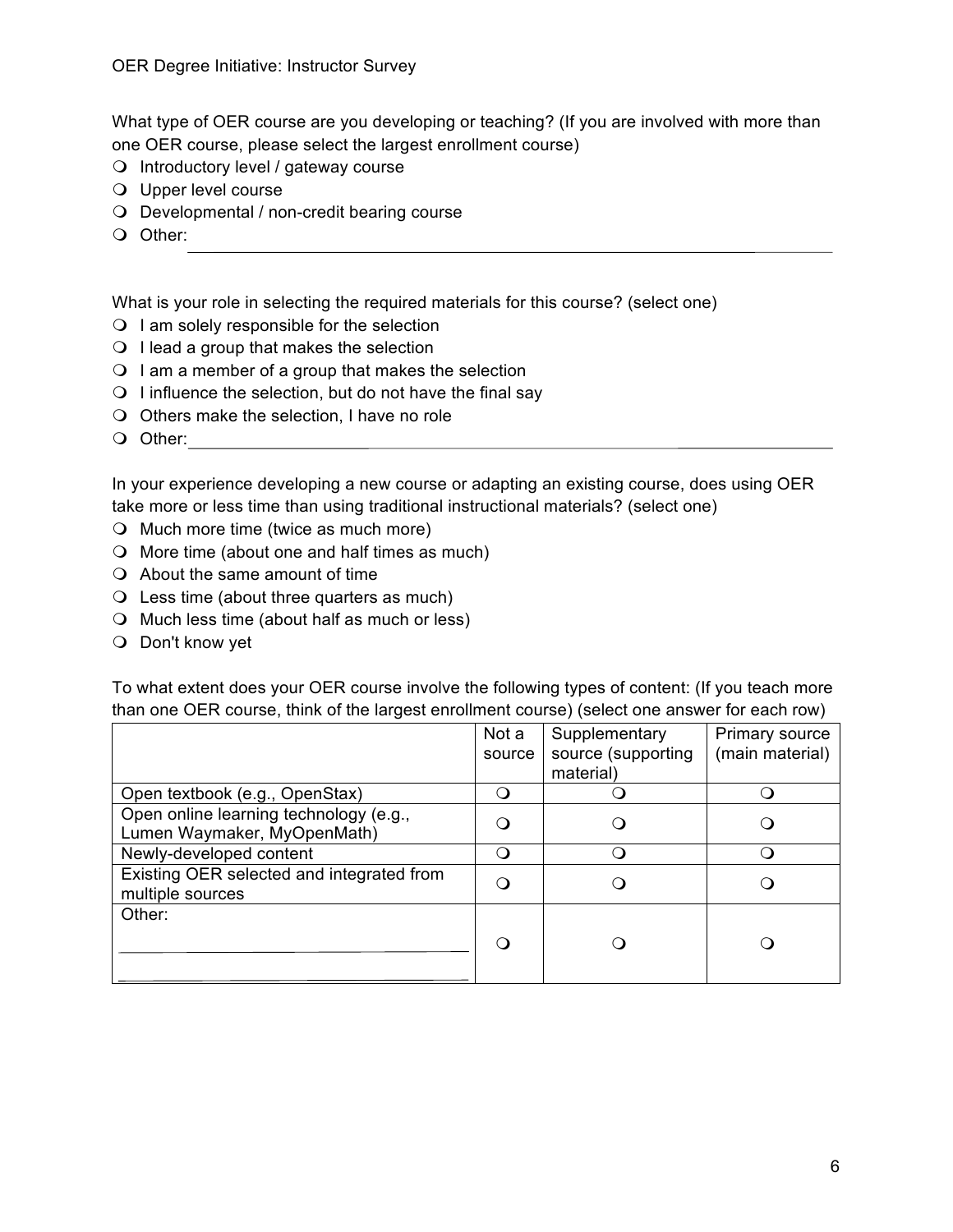If you used existing OER such as an open textbook, roughly what share of the existing content did you adapt for your course? (If you have developed more than one OER course, think of the largest enrollment course)

- $\bigcirc$  No adaptation
- $\Omega$  A little bit of adaptation (e.g. re-ordering chapters or assignments)
- m Moderate adaptation (e.g. re-ordering, selecting modules to includes/exclude, some new content creation)
- $\Omega$  Extensive adaptation (created substantial amount of new content and/or assignments)
- $\Omega$  Did not use any pre-existing OER courses or individual resources

How many times have you used the following supports while developing your OER course? (If you have developed more than one OER course, think of the largest enrollment course) (select one answer for each row)

|                                                          | <b>Never</b> | $1 - 3$  | More     | <b>Not</b> |
|----------------------------------------------------------|--------------|----------|----------|------------|
|                                                          |              | times    | than 3   | applicable |
|                                                          |              |          | times    |            |
| Other instructor(s)                                      | ∩            | ∩        | ∩        | $\Omega$   |
| Syllabus from another OER course                         | $\Omega$     | $\Omega$ | ∩        | $\Omega$   |
| Instructional design staff/assistants                    | $\Omega$     | ∩        | ∩        | $\Omega$   |
| Instructional technology                                 | $\Omega$     | ∩        | $\Omega$ | $\Omega$   |
| Library staff                                            | $\Omega$     | ∩        | ∩        | $\Omega$   |
| Library catalogue                                        | $\Omega$     | ∩        | ∩        | $\Omega$   |
| <b>Students</b>                                          | Q            | ∩        | ∩        | $\Omega$   |
| Lumen Learning                                           | O            | ∩        | ∩        | $\Omega$   |
| <b>Community College Consortium for Open Educational</b> | ∩            | ∩        | $\Omega$ | $\Omega$   |
| Resources (CCCOER)                                       |              |          |          |            |
| Other (specify)                                          | $\Omega$     | ∩        | ∩        | $\Omega$   |
|                                                          |              |          |          |            |
|                                                          |              |          |          |            |
|                                                          |              |          |          |            |

Are you currently teaching a course that is part of the OER degree pathway? \*

- O Yes
- m No

If you are teaching a new OER course this semester, about how much time did you spend planning your OER course before the semester started? (If you teach more than one OER course, think of the largest enrollment course)

- $\bigcirc$  Less than 1 hour
- $\bigcirc$  1-10 hours
- $\bigcirc$  11-20 hours
- $Q$  21-40 hours
- $\bigcirc$  41-60 hours
- $\bigcirc$  61-100 hours
- $\bigcirc$  More than 100 hours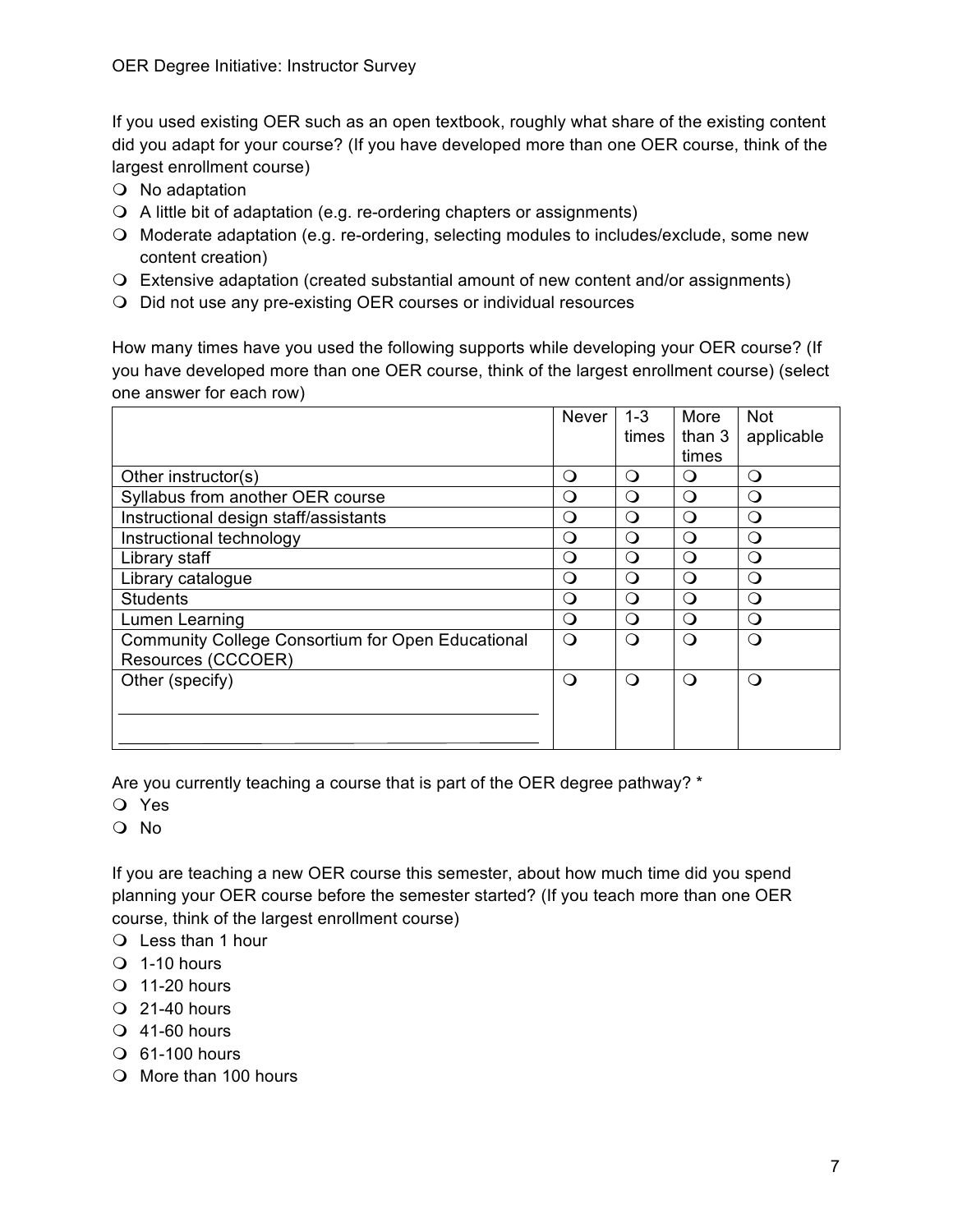If you are teaching an OER course this semester, how much time do you typically spend per week planning the course during the semester? (If you teach more than one OER course, think of the largest enrollment course)

- $\bigcirc$  Less than 1 hour
- $\bigcirc$  1-2 hours
- $\bigcirc$  3-5 hours
- $\bigcirc$  5-10 hours
- $\bigcirc$  More than 10 hours

Have you noticed any differences in students' level of preparation for this OER class compared to times you have taught the same or similar classes without OER? (select one)

- $\Omega$  Less prepared than usual with OER
- $\Omega$  About the same level of preparation with OER
- $\bigcirc$  More prepared than usual with OER
- $\bigcirc$  Hard to tell

Have you noticed any differences in student engagement with the learning materials in this OER class compared to times you have taught the same or similar classes without OER?

- $\bigcirc$  Less engaged than usual with OER
- $\Omega$  About the same level of engagement with OER
- $\Omega$  More engaged than usual with OER
- $\bigcirc$  Hard to tell

Have students reported any of the following problems accessing course materials? (If you teach more than one OER course, think of the largest enrollment course) (select one answer for each row)

|                                                                                | No students<br>reported this<br>problem | A few students<br>reported this<br>problem | Many students<br>reported this<br>problem |
|--------------------------------------------------------------------------------|-----------------------------------------|--------------------------------------------|-------------------------------------------|
| Lack of access to devices (e.g., computer)                                     |                                         |                                            |                                           |
| Lack of access to the Internet                                                 |                                         |                                            |                                           |
| Problems logging into or accessing online<br>materials                         |                                         |                                            |                                           |
| Problems using online materials (e.g.<br>difficulty of reading texts onscreen) |                                         |                                            |                                           |
| Other:                                                                         |                                         |                                            |                                           |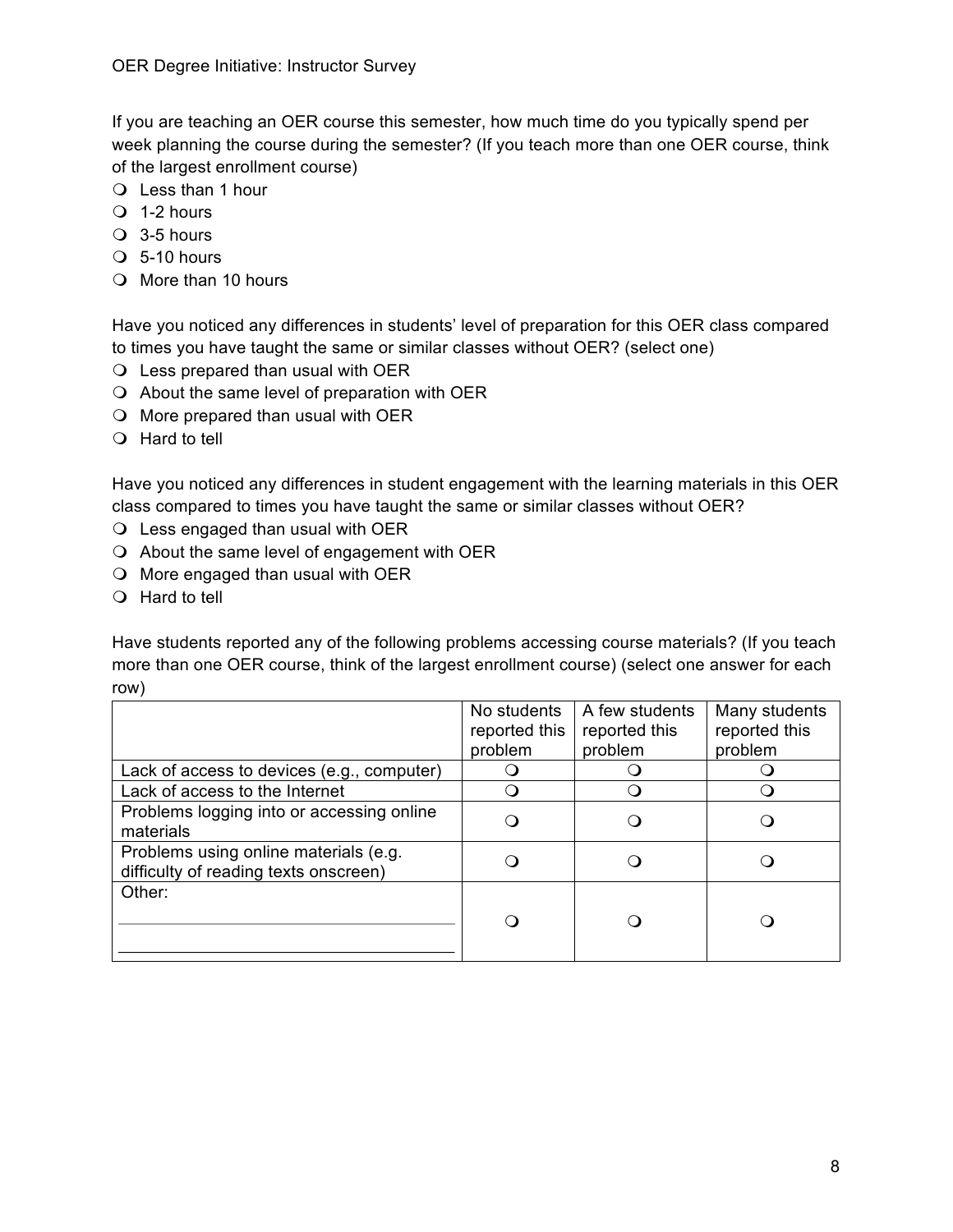Do you print out the OER course content or consume it on-screen for your own use (e.g. in preparing for class or leading class discussion)? (If you teach more than one OER course, think of the largest enrollment course)

- $\bigcirc$  Print out none of the instructional materials
- $\Omega$  Print out occasional instructional materials
- $\Omega$  Print out about half of the instructional materials
- $\bigcirc$  Print out most of the instructional materials
- $\bigcirc$  Print out all of the instructional materials

Is purchasing printed copies of OER (e.g., course packets, hard copy of OpenStax textbook) required or optional for students? (If you teach more than one OER course, think of the largest enrollment course) \*

- $\bigcirc$  Yes, students are required to purchase printed copies
- $\Omega$  Yes, students can choose to purchase printed copies
- O No

What is the cost to students for purchasing printed copies? \_\_\_\_\_\_\_\_\_\_\_\_\_\_\_\_\_\_\_\_

What share of students purchase printed copies? (select one)

- $\bigcirc$  None or very few
- O Some
- $\bigcirc$  About half
- O Most
- $\bigcirc$  All or nearly all
- O Not sure

Are students required to pay an access or support fee to access the OER online? (If you teach more than one OER course, think of the largest enrollment course)

- O Yes
- O No

What is the cost to students for accessing the OER online?

Have you received any training or professional development services related to the OER Degree Initiative?

- O Yes
- m No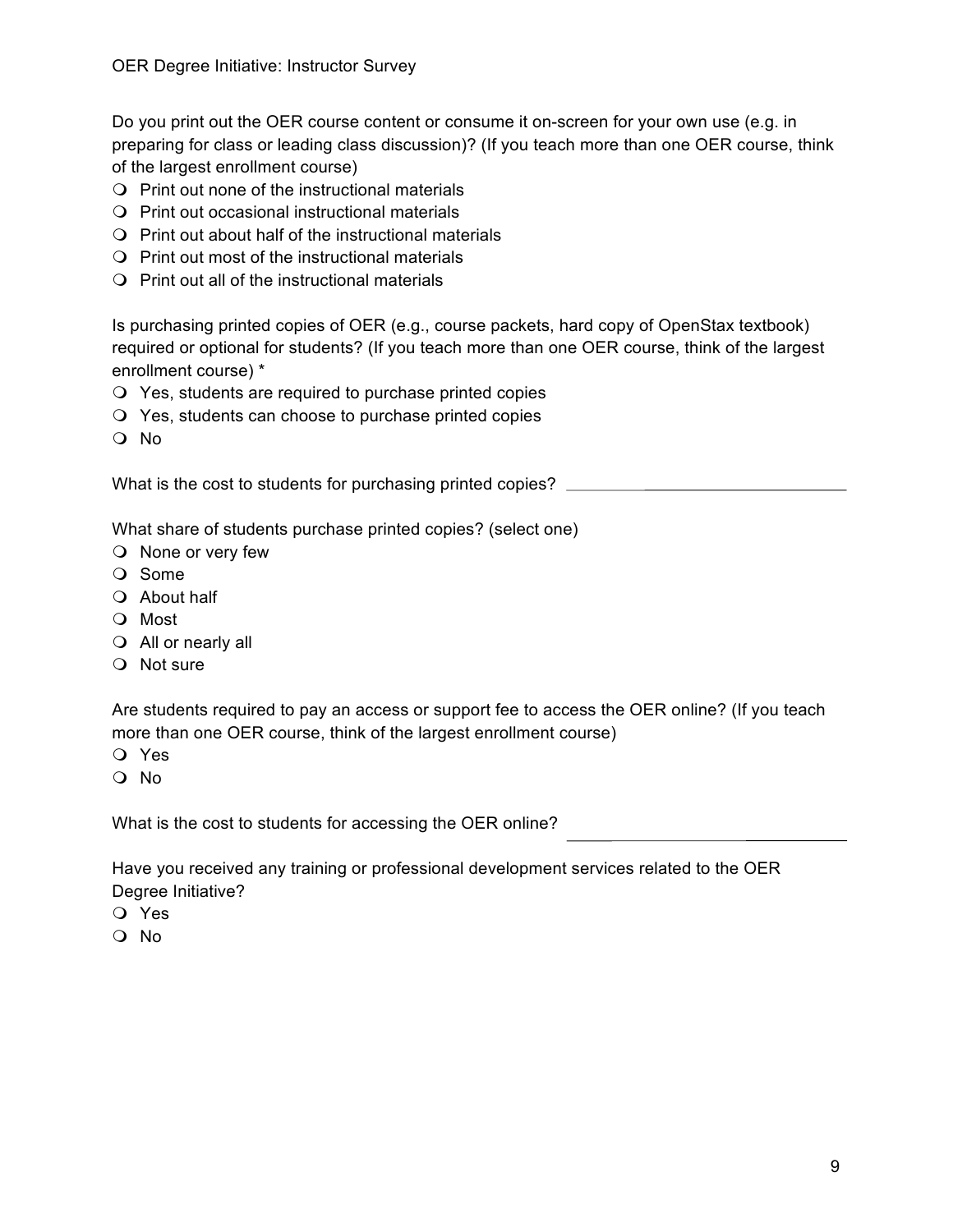From which of the following sources have you received training or professional development services related to the OER Degree Initiative? (select all that apply)

- $\Box$  Faculty
- $\Box$  Library staff
- $\Box$  Instructional technology staff
- $\Box$  Instructional design staff
- $\Box$  A center for teaching and instruction at your college
- **Q** Lumen Learning
- □ Community College Consortium for Open Educational Resources (CCCOER)
- $\Box$  Other external trainers
- $\Box$  Other (please specify)

In total how many hours of training have you received? (select one)

- $\bigcirc$  Less than 1 hour
- $\overline{O}$  1-2 hours
- $\bigcirc$  3-4 hours
- $\bigcirc$  5-8 hours
- $\bigcirc$  9-15 hours
- $\bigcirc$  16-24 hours
- $Q$  25-40
- $\bigcirc$  More than 40 hours

How satisfied are you with the training provided by your institution? (select one)

- $\bigcirc$  Very dissatisfied
- $\bigcirc$  Somewhat dissatisfied
- $\Omega$  Neither satisfied nor dissatisfied
- $\bigcirc$  Somewhat satisfied
- $\bigcirc$  Very satisfied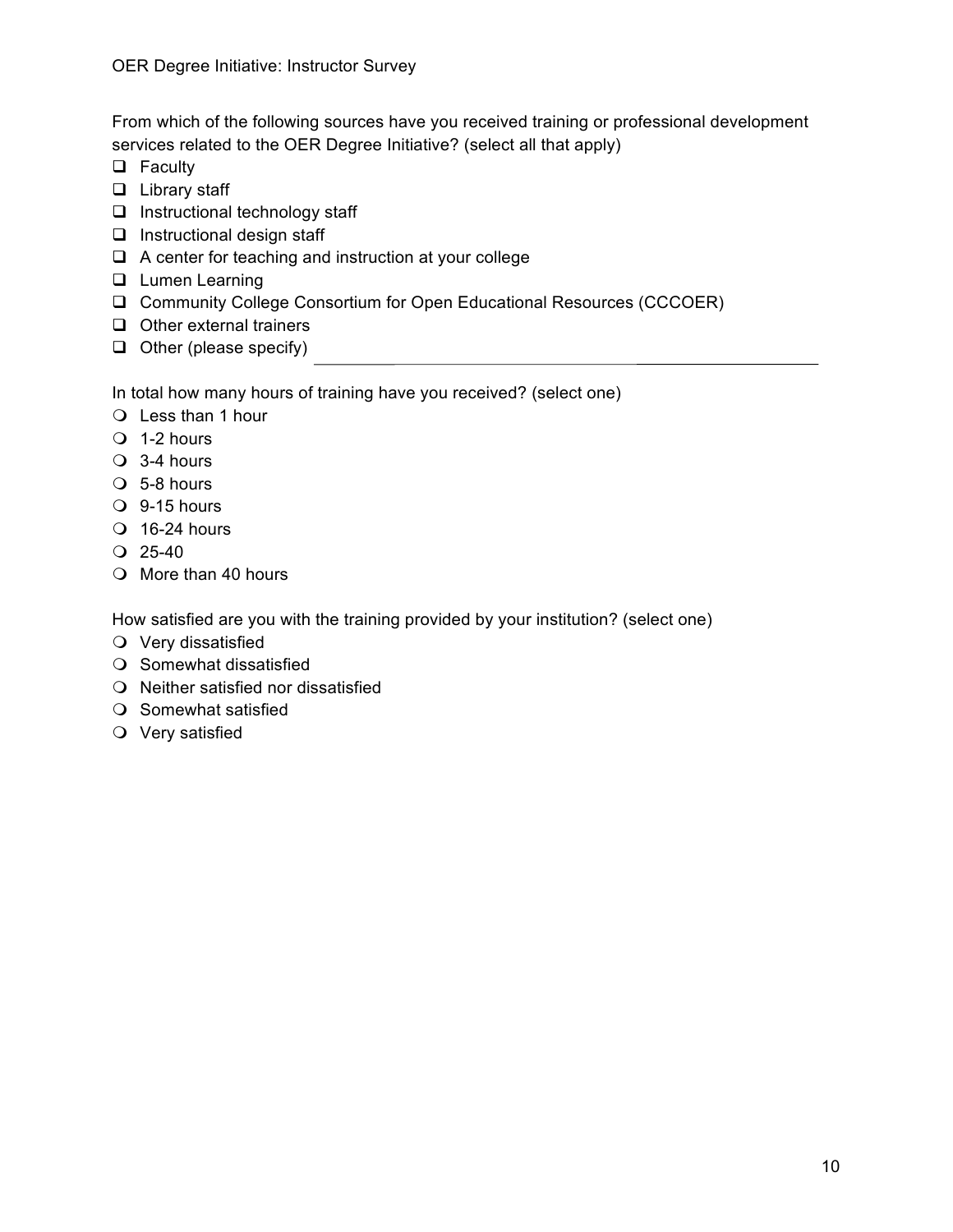To what extent have the following factors been barriers in developing OER degree courses? (select one answer for each row)

|                                                     | Not a      | Small      | Moderate     | Major            |
|-----------------------------------------------------|------------|------------|--------------|------------------|
|                                                     | barrier    | barrier    | barrier      | barrier          |
| Availability of suitable, high quality OER          | Q          | O          | Q            | $\circ$          |
| Lack of time to locate/vet OER                      | $\Omega$   | $\Omega$   | $\circ$      | $\Omega$         |
| Lack of skills or knowledge to locate/vet OER       | $\Omega$   | $\Omega$   | $\Omega$     | $\Omega$         |
| Lack of support for locating/vetting OER            | $\bigcirc$ | $\bigcirc$ | $\mathsf{O}$ | $\bigcirc$       |
| Ensuring that OER has appropriate licensing         | $\Omega$   | $\Omega$   | $\Omega$     | $\Omega$         |
| Course mapping / obtaining OER certification for    | ∩          | ∩          | ∩            | ∩                |
| courses                                             |            |            |              |                  |
| Technical challenges with building online course    | ∩          | ∩          | ∩            | ∩                |
| components                                          |            |            |              |                  |
| Lack of administrative support                      | $\Omega$   | $\circ$    | $\Omega$     | $\Omega$         |
| Getting courses appropriately tagged in the course  | ∩          | ∩          | ∩            | ∩                |
| catalogue                                           |            |            |              |                  |
| Coordinating with colleagues in my department       | $\Omega$   | $\Omega$   | Q            | $\Omega$         |
| Coordinating with other departments                 | $\Omega$   | $\Omega$   | $\Omega$     | $\Omega$         |
| Communicating with advisors / student success staff | $\bigcirc$ | $\Omega$   | $\Omega$     | $\Omega$         |
| Concerns about articulation with four year colleges | ∩          | ∩          | ∩            | $\left( \right)$ |
| (i.e., that credit will transfer)                   |            |            |              |                  |
| Other:                                              |            |            |              |                  |
|                                                     |            |            |              |                  |
|                                                     |            |            |              |                  |
|                                                     |            |            |              |                  |

How do you think the following factors are likely to impact student outcomes (e.g., retention, completion, grades) in OER course(s): (select one answer for each row)

|                                                  | Negative | No     | Positive | Unsure |
|--------------------------------------------------|----------|--------|----------|--------|
|                                                  | impact   | impact | impact   |        |
| Quality of course materials                      |          |        |          |        |
| Ease of use of materials                         |          |        |          |        |
| Different teaching approaches with OER materials |          |        |          |        |
| Materials freely available to students           |          |        |          |        |
| Ability to access materials                      |          |        |          |        |

In your experience, how have the following factors impacted student outcomes (e.g., retention, completion, grades) in OER course(s): (select one answer for each row)

|                                                  | Negative   No |        | Positive | Unsure |
|--------------------------------------------------|---------------|--------|----------|--------|
|                                                  | impact        | impact | impact   |        |
| Quality of course materials                      |               |        |          |        |
| Ease of use of materials                         |               |        |          |        |
| Different teaching approaches with OER materials |               |        |          |        |
| Materials freely available to students           |               |        |          |        |
| Ability to access materials                      |               |        |          |        |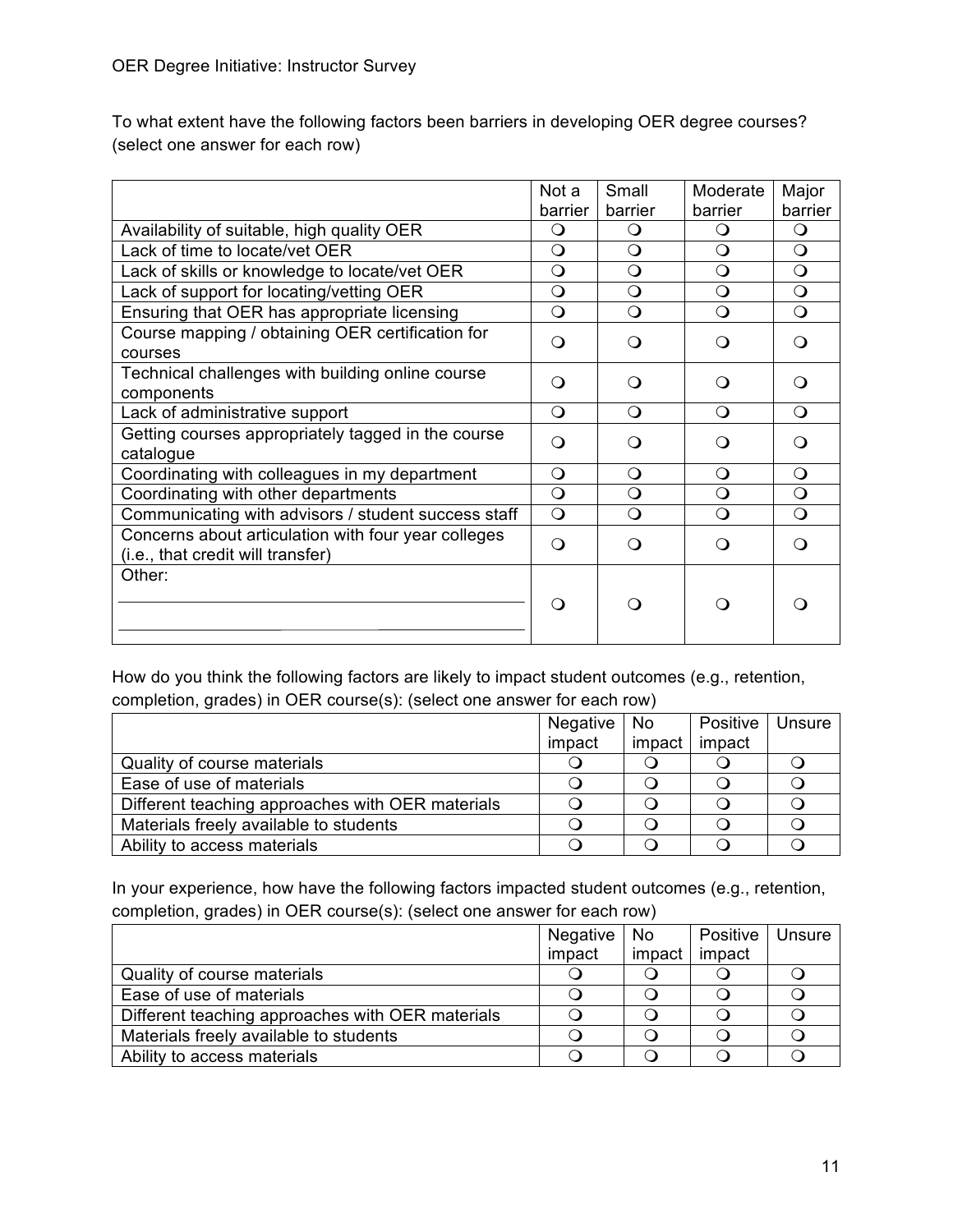To what extent has OER... (select one answer for each row)

|                                                       | <b>Not</b><br>at all | Slightly | Somewhat   Moderately | Significantly |
|-------------------------------------------------------|----------------------|----------|-----------------------|---------------|
| Influenced your pedagogical<br>principles or beliefs? |                      | ∩        |                       |               |
| Changed your instructional<br>practices?              | (၂                   | $\Omega$ |                       |               |
| Altered student-instructor roles in<br>the classroom? | Ő                    | Q        |                       |               |
| Made you a more effective<br>instructor?              |                      | ( )      |                       |               |

How likely are you to recommend OER to a friend or colleague teaching the same course you do? 0

- $\overline{O}$  0
- $\overline{O}$  1
- $\overline{O}$  2
- $\overline{O}$  3
- $\overline{O}$  4
- $\overline{O}$  5
- $O_6$
- $Q$  7
- $O_8$
- O 9
- $\Omega$  10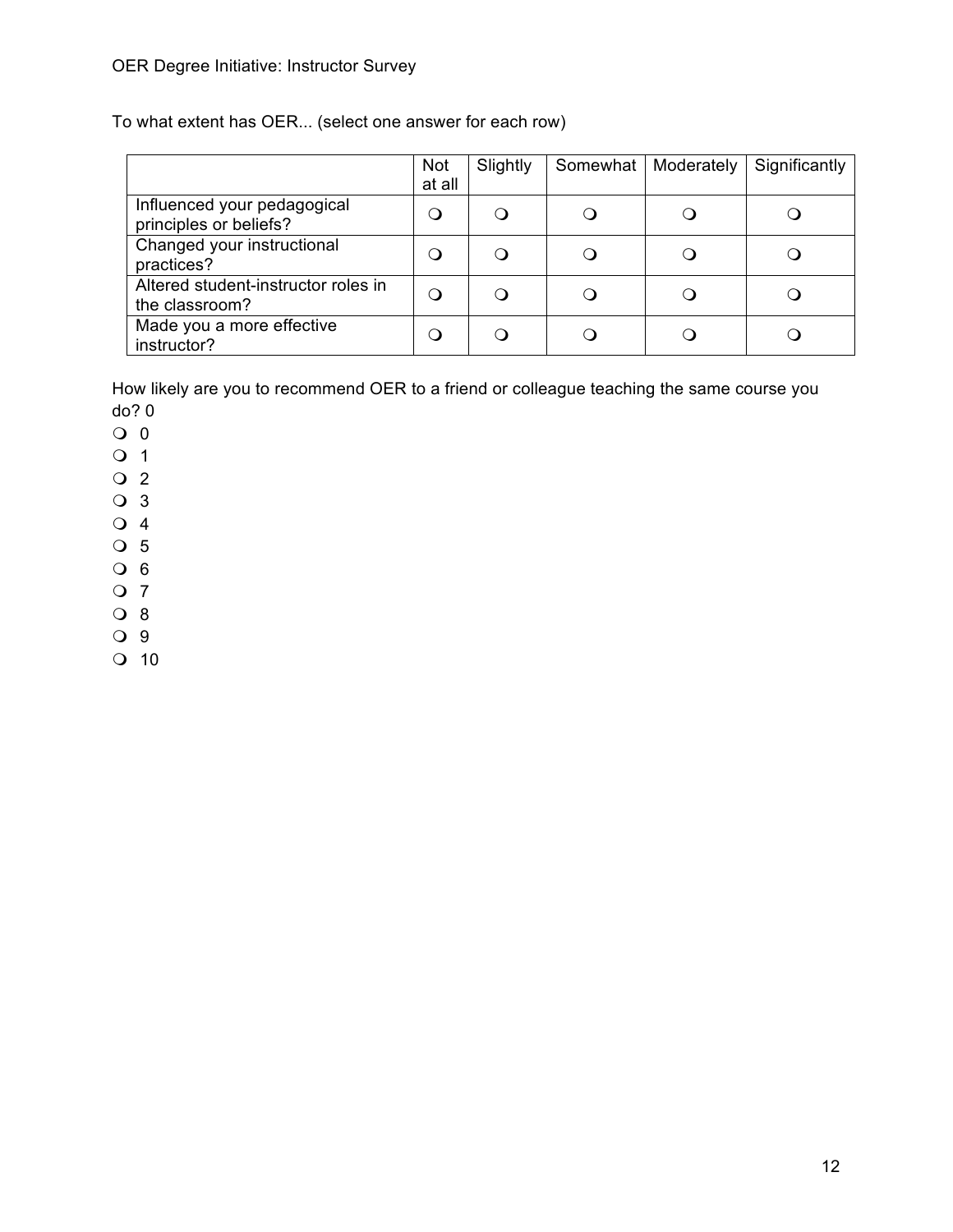How long have you been teaching at the college level?

- $\overline{O}$  1 year
- $Q$  2 years
- $\overline{O}$  3 years
- $\overline{O}$  4 years
- $\overline{O}$  5 years
- $\overline{O}$  6 years
- $O$  7 years
- $\overline{O}$  8 years
- $\overline{O}$  9 years
- $\overline{O}$  10 years
- $\overline{O}$  11 years
- $\overline{O}$  12 years
- $\overline{O}$  13 years
- $\overline{O}$  14 years
- $\overline{O}$  15 years
- $\overline{O}$  16 years
- $\overline{O}$  17 years
- $\overline{O}$  18 years
- $\overline{O}$  19 years
- $Q$  20+ years

What is your current employment status? (select the option that best fits your present situation)

- $\bigcirc$  Adjunct / part time instructor
- $\bigcirc$  Full time, non-tenure track instructor
- $\bigcirc$  Assistant / associate professor, tenure-track
- O Tenured professor
- O Other **Definition**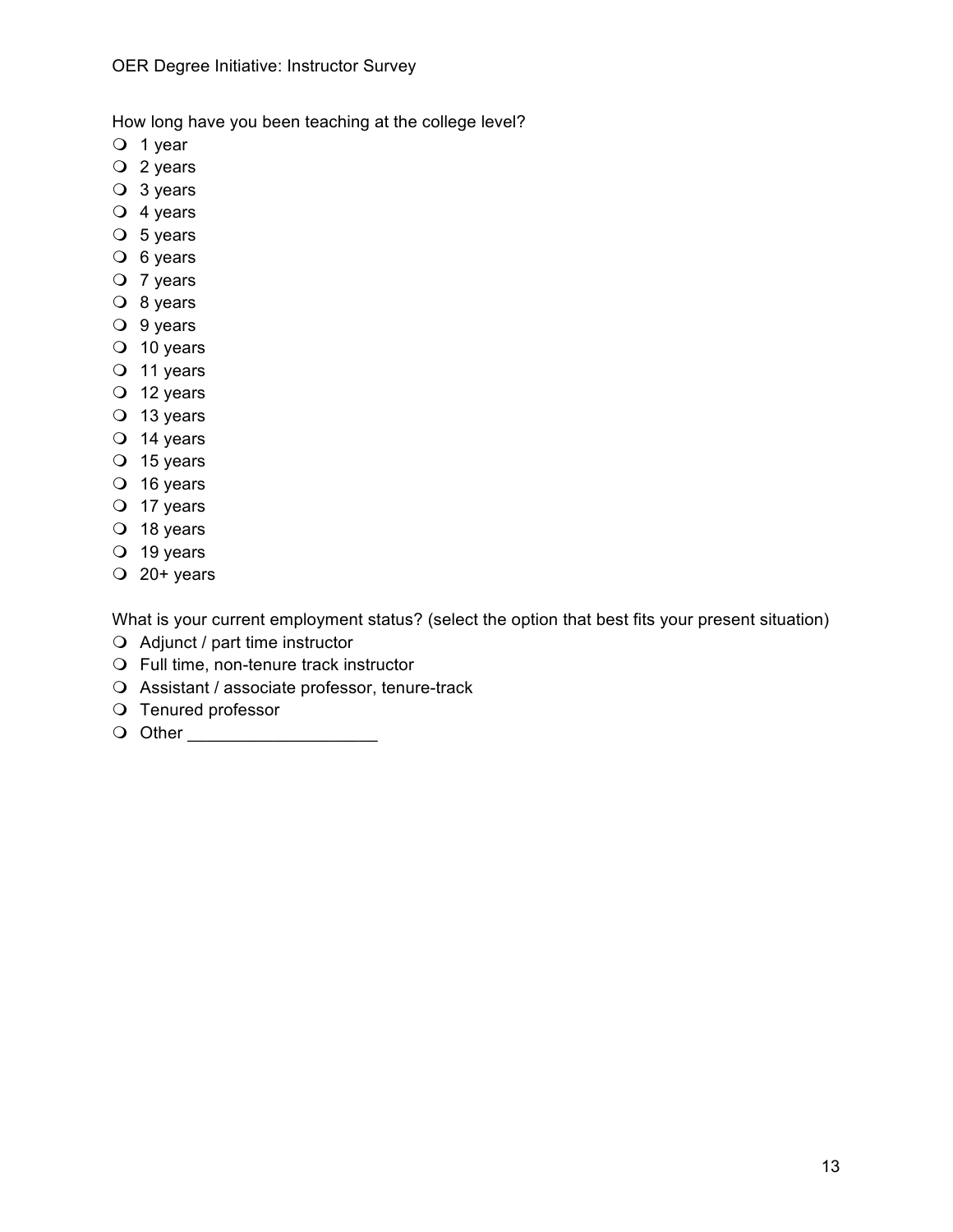How long have you taught at your current institution?

- $\overline{O}$  1 year
- $\overline{O}$  2 years
- $\overline{O}$  3 years
- $\overline{O}$  4 years
- $\overline{O}$  5 years
- $\overline{O}$  6 years
- $\overline{O}$  7 years
- $\overline{O}$  8 years
- $\overline{O}$  9 years
- $\overline{O}$  10 years
- $\overline{O}$  11 years
- $\overline{O}$  12 years
- $\overline{O}$  13 years
- $\overline{O}$  14 years
- $\overline{O}$  15 years
- $\overline{O}$  16 years
- $\overline{O}$  17 years
- $\overline{O}$  18 years
- $\overline{O}$  19 years
- $\overline{O}$  20+ years